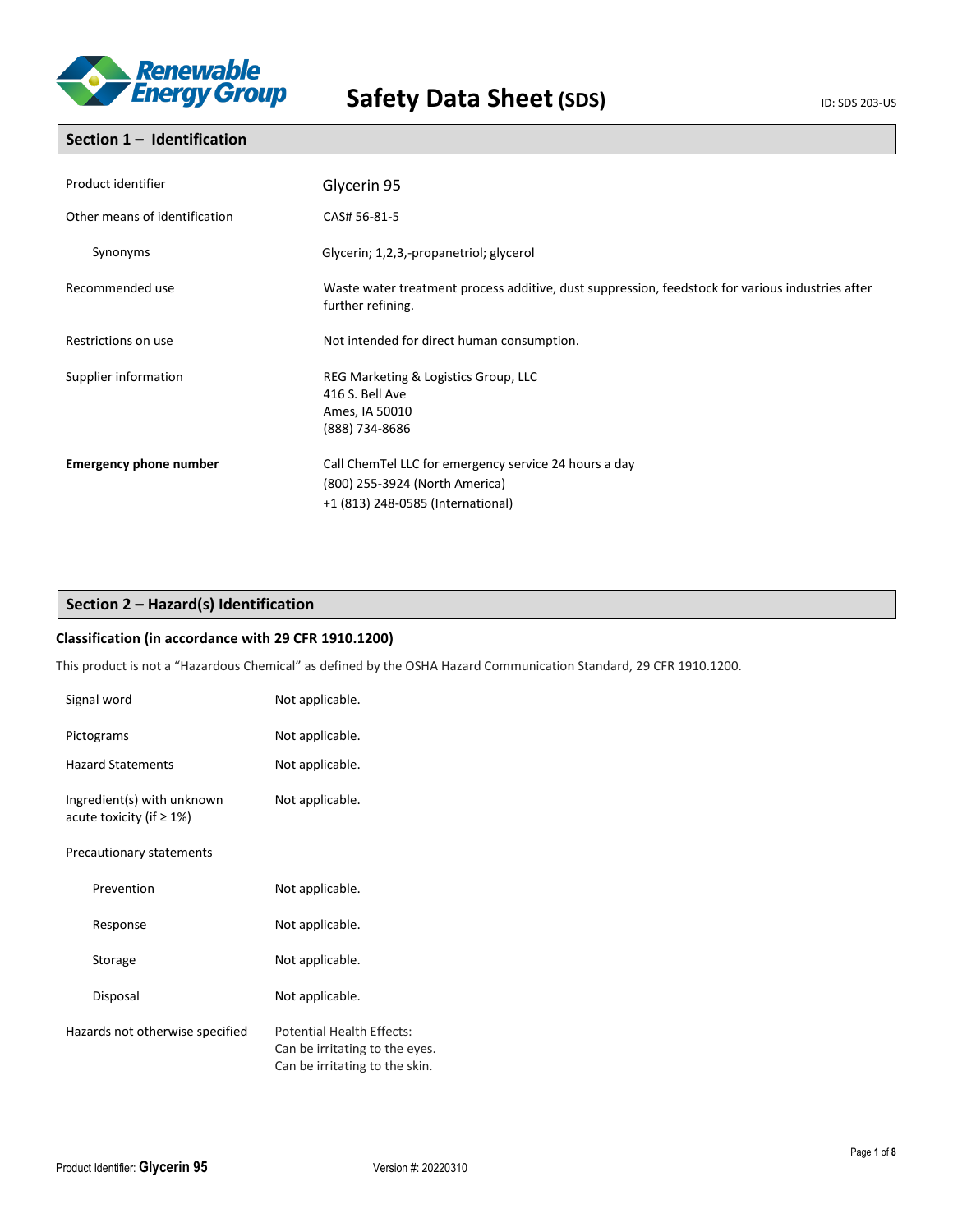

### **Section 3 – Composition / Information on Ingredients**

*Note: This SDS represents a product with batch-to-batch variability and/or a group of substantially similar mixtures*

| <b>Chemical Name</b> | <b>Common Name &amp; Synonyms</b> | <b>CAS number</b> | % of product |
|----------------------|-----------------------------------|-------------------|--------------|
| Glycerol             | Glycerine, Glycerin               | $56 - 81 - 5$     | 85-100       |
| Water                | Water, H <sub>2</sub> O           | 7732-18-5         |              |
| Methyl alcohol       | Methanol                          | 67-56-1           | < 0.1        |
| Potassium acetate    | Potassium salt of acetic acid     | 127-08-2          | < 0.8        |

### **Section 4 – First-Aid Measures**

### First-aid measures for exposure

| Inhalation                                   | Move to fresh air.                      |
|----------------------------------------------|-----------------------------------------|
| <b>Skin</b>                                  | Wash affected skin with soap and water. |
| Eyes                                         | Rinse with water for several minutes.   |
| Ingestion                                    | Clean mouth out with water.             |
| Most important symptoms / effects            |                                         |
| Acute                                        | May cause eye and skin irritation.      |
| Delayed / Chronic                            | No information available.               |
| Indication of immediate medical<br>attention | Treat symptomatically and supportively. |
| Special treatment needed, if<br>necessary    | No special treatment identified.        |

### **Section 5 – Fire-Fighting Measures**

| Suitable extinguishing media                  | Water mist, firefighting foam, dry chemical, carbon dioxide, or clean extinguishing agents (such as<br>Halon or Halotron). |
|-----------------------------------------------|----------------------------------------------------------------------------------------------------------------------------|
| Unsuitable extinguishing media                | Do not use a solid water stream, as it may scatter and spread the fire.                                                    |
| Specific hazards arising from the<br>chemical | May burn if heated, but does not readily ignite.                                                                           |
| Hazardous combustion products<br>include      | Carbon oxides.                                                                                                             |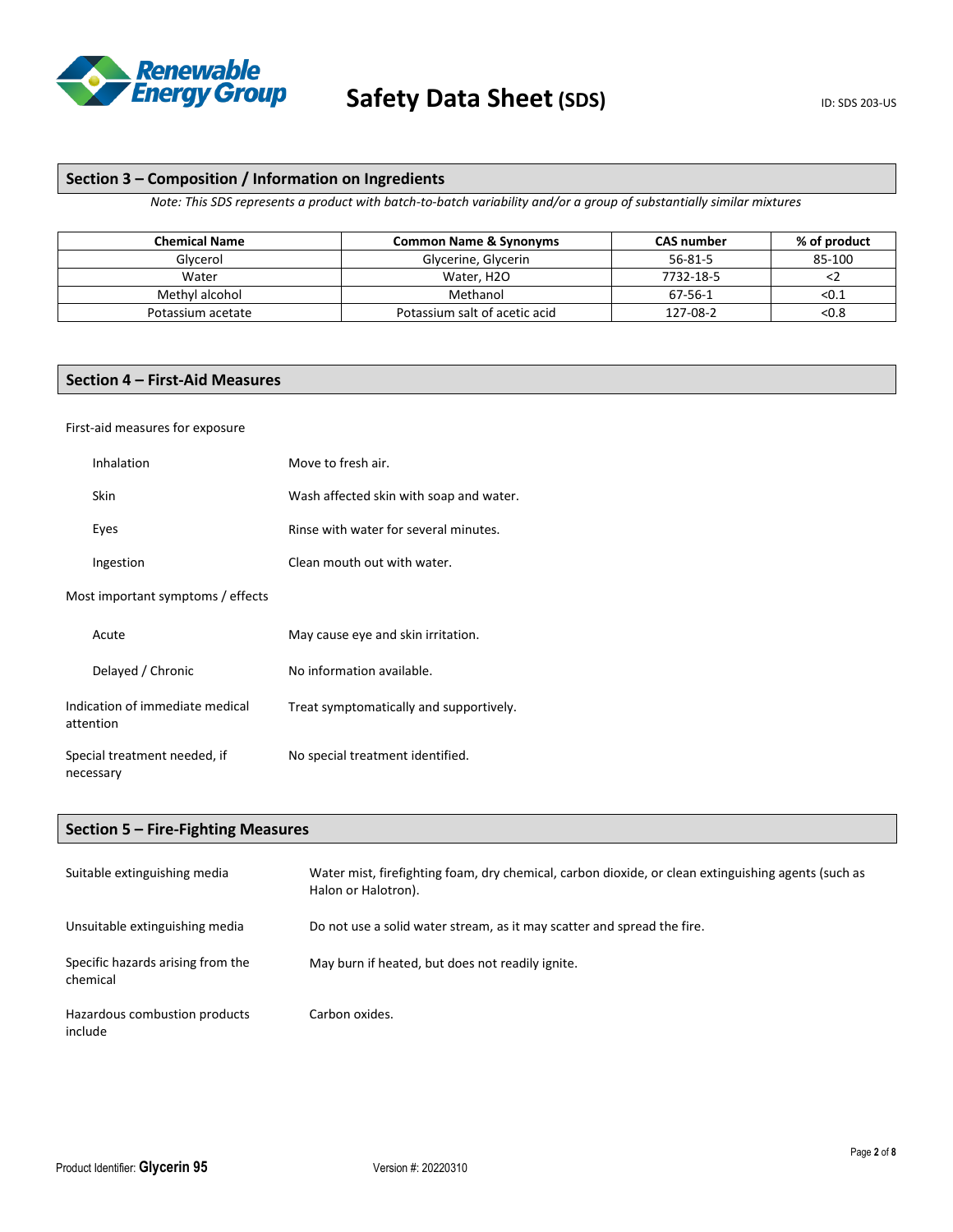

## **Safety Data Sheet (SDS)** ID: SDS 203-US

Protective equipment and precautions for firefighters

Incipient stage fires may be controlled with a portable fire extinguisher. For fires beyond the incipient stage, evacuate all unnecessary personnel. Emergency responders in the immediate area should wear standard firefighting protective equipment, including self-contained breathing apparatus (SCBA) and full bunker gear. In case of external fires in proximity to storage containers, use water spray to keep containers cool, if it can be done safely. Prevent runoff from entering streams, sewers, storm drains, or drinking water supply.

### **Section 6 – Accidental Release Measures**

| Personal precautions, protective<br>equipment, and emergency procedures | Keep all sources of ignition away from spill. Wear protective garments, impervious oil resistant<br>boots, protective chemical-resistant gloves, and safety glasses. If product has been heated, wear<br>appropriate thermal and chemical protective equipment. If splash is a risk, wear splash resistant<br>goggles and face shield. Shut off source of spill, if safe to do so. Contain spill to the smallest area<br>possible. Isolate immediate hazard area and remove all nonessential personnel. Prevent spilled<br>product from entering streams, sewers, storm drains, unauthorized treatment drainage systems, and<br>natural waterways. Place dikes far ahead of the spill for later recovery and disposal. Immediate<br>cleanup of any spill is recommended. If material spills into or upon any navigable waters and<br>causes a film or sheen on the surface of the water, immediately notify the National Response<br>Center at 1-800-424-8802. |
|-------------------------------------------------------------------------|----------------------------------------------------------------------------------------------------------------------------------------------------------------------------------------------------------------------------------------------------------------------------------------------------------------------------------------------------------------------------------------------------------------------------------------------------------------------------------------------------------------------------------------------------------------------------------------------------------------------------------------------------------------------------------------------------------------------------------------------------------------------------------------------------------------------------------------------------------------------------------------------------------------------------------------------------------------|
| Methods for containment and clean-up                                    |                                                                                                                                                                                                                                                                                                                                                                                                                                                                                                                                                                                                                                                                                                                                                                                                                                                                                                                                                                |
| Small spill / incidental release                                        | Small spills can be cleaned up with a properly rated vacuum system, absorbent inert media (oil dri,<br>sand, or earth), or absorbent pads. Use soapy water or degreaser to remove oily residue from the<br>affected area, then rinse area with water. Place saturated materials in an appropriate oily waste<br>container (metal can with a metal lid or an enclosed oily waste dumpster), and dispose of according<br>to local, state, and federal regulations.                                                                                                                                                                                                                                                                                                                                                                                                                                                                                               |
| Large spill / release                                                   | A spill remediation contractor with oil booms and skimmers may be needed for larger spills or spills<br>that come into contact with a waterway or sensitive wetland. Recover as much product as possible<br>by pumping it into totes or similar intermediate containers. Remove any remaining product with a<br>properly rated vacuum system, absorbent inert media (oil dri, sand, or earth), or absorbent pads.<br>Use soapy water or degreaser to remove oily residue from the affected area, then rinse area with<br>water. Place saturated materials in an appropriate oily waste container (metal can with a metal lid or<br>an enclosed oily waste dumpster), and dispose of according to local, state, and federal regulations.                                                                                                                                                                                                                        |
| Other information                                                       | Place waste materials into appropriate waste containers, and dispose of according to local, state, and<br>federal regulations.                                                                                                                                                                                                                                                                                                                                                                                                                                                                                                                                                                                                                                                                                                                                                                                                                                 |

| Section 7 – Handling and Storage                            |                                                                                                                                                                                                                                                                                                                  |  |
|-------------------------------------------------------------|------------------------------------------------------------------------------------------------------------------------------------------------------------------------------------------------------------------------------------------------------------------------------------------------------------------|--|
| Precautions for safe handling                               | Store the product in a cool dry place, in a tightly closed container. When transferring product, use<br>pipes, hoses, and tanks that are electrically bonded and grounded to prevent the accumulation of<br>static electricity. Storage tanks should have an appropriate ventilation and pressure relief system. |  |
| Conditions for safe storage, including<br>incompatibilities | Keep away from strong oxidizing agents, strong reducing agents, strong acids, and strong bases.                                                                                                                                                                                                                  |  |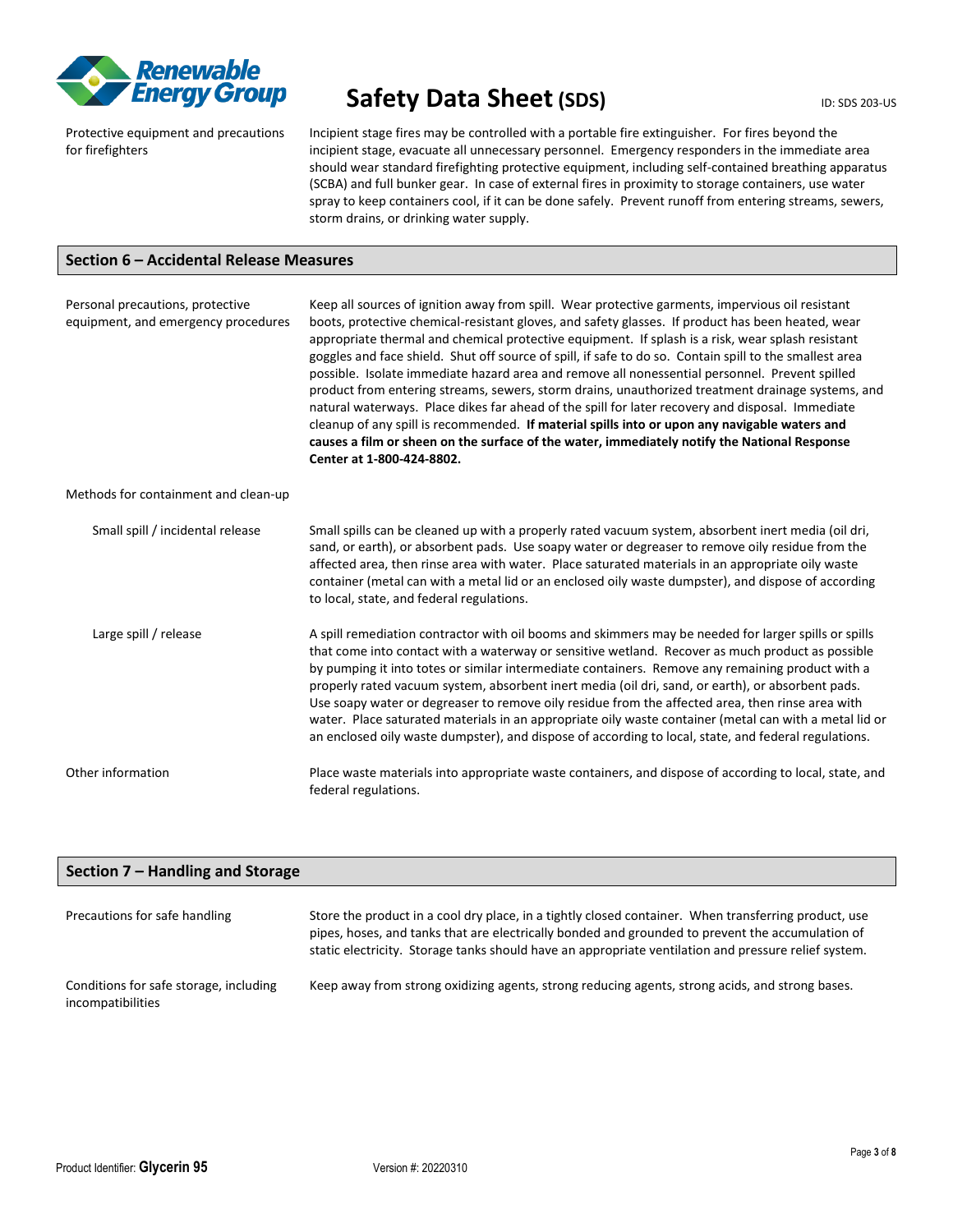

### **Section 8 – Exposure Controls / Personal Protection**

#### Component exposure limits

| Component | CAS#          | OSHA PEL                     | <b>ACGIH TLV</b> | Remarks                                                                                    | <b>Respirable Fraction</b> |
|-----------|---------------|------------------------------|------------------|--------------------------------------------------------------------------------------------|----------------------------|
| Glycerol  | $56 - 81 - 5$ | 15mg/m3 for<br>glycerin mist | 10 mg/m $3$      | -Upper Respiratory<br>Tract irritation                                                     | 5 mg/m3 (TWA)              |
| Methanol  | 67-56-1       | None                         | $200$ ppm        | -Headache<br>-Nausea<br>-Dizziness<br>-Eye damage<br>-Danger of<br>cutaneous<br>absorption | None                       |

Appropriate engineering controls Keep product enclosed in primary containment (hoses, pipes, tanks, etc.) to avoid contact with skin. Handle in accordance with good industrial hygiene and safety practices. Individual Protection Measures Personal protective equipment Eyes / face Wear safety glasses. If splash potential exists, use splash resistant goggles and a face shield. Skin Wear disposable nitrile or other similar chemical-resistant gloves for incidental contact. For more substantial contact, wear thicker nitrile or other similar chemical-resistant gloves. Wear protective garments, such as a chemical apron, chemical resistant coveralls, or chemical resistant coat and pants, along with impervious oil-resistant boots. Remove soaked protective equipment, decontaminate with soapy water, and rinse thoroughly before reuse. **Note**: product will cause natural rubbers to degrade at a very rapid rate. Such protective equipment will need to be carefully inspected after decontamination to see if it is still in serviceable condition. Any defective or worn out equipment should be immediately discarded. Respiratory **Example 20 THS ACGIH TLV for glycerol** is 10.000000 mg/m<sup>3</sup> TWA. Appropriate organic vapor or supplied air respiratory protection may be worn if irritation or discomfort is experienced. Respiratory protection must be provided and used in accordance with all local, state, and federal regulations.

### **Section 9 – Physical and Chemical Properties**

| <b>Appearance - Physical State:</b> | Viscous liquid              | <b>Appearance - Color:</b>                | Clear to yellow          |
|-------------------------------------|-----------------------------|-------------------------------------------|--------------------------|
| Odor:                               | Mild sweet vinegar odor     | <b>Odor Threshold:</b>                    | No information available |
| pH:                                 | $4.0 - 7.5$                 | <b>Melting/Freezing Point:</b>            | 18 °C (64 °F)            |
| <b>Boiling Point/Range:</b>         | 290 °C (554 °F)             | <b>Flash Point:</b>                       | >150 °C (>302 °F)        |
| <b>Evaporation Rate:</b>            | No information available    | Flammability (solid/gas):                 | No information available |
| LFL:                                | No information available    | UFL:                                      | No information available |
| <b>Vapor Pressure:</b>              | 0.0025 @ 50 °C (122 °F)     | <b>Vapor Density:</b>                     | $3.17$ (Air = 1)         |
| <b>Relative Density:</b>            | 1.10 @ 20 °C                | <b>Volatile Organic Compounds:</b>        | $0 @ 21 °C (T = 70 °F)$  |
| Solubility $(H20)$ :                | Partially miscible in water | Solubility (other):                       | No information available |
| <b>Auto Ignition Temp.:</b>         | No information available    | <b>Decomposition Temp.:</b>               | >290 °C                  |
| Viscosity:                          | 500 - 700 @ 25 °C           | Partition coefficient (n-octanol/water) : | No information available |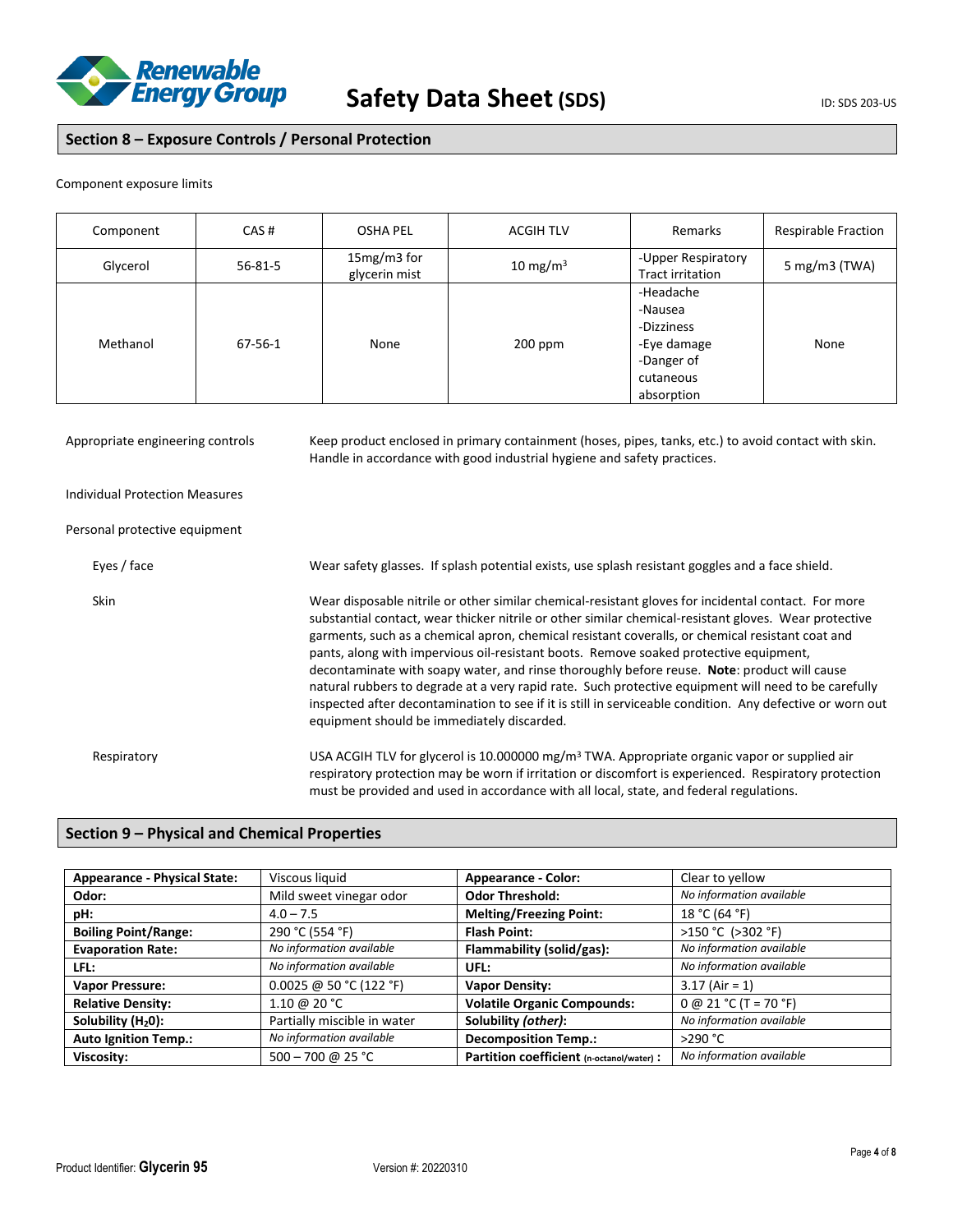

### **Section 10 – Stability and Reactivity**

| Reactivity                         | When handled and stored appropriately, no dangerous reactions are known.                                                                                                                                                          |
|------------------------------------|-----------------------------------------------------------------------------------------------------------------------------------------------------------------------------------------------------------------------------------|
| Chemical stability                 | Stable in closed containers at room temperature under normal storage and handling conditions.                                                                                                                                     |
| Possibility of hazardous reactions | When handled and stored appropriately, no dangerous reactions are known.                                                                                                                                                          |
| Conditions to avoid                | Ignition sources, accumulation of static electricity, heating product to its flash point, or allowing the<br>product to cool below its melting point (otherwise it may solidify and not be transferable until it is<br>reheated). |
| Incompatible materials             | Keep away from strong oxidizing agents, strong reducing agents, strong acids, and strong bases.                                                                                                                                   |
| Hazardous decomposition products   | Carbon oxides.                                                                                                                                                                                                                    |

### **Section 11 – Toxicological Information**

| Likely routes of exposure           | Absorption, ingestion, and inhalation.                                                                                                                                          |
|-------------------------------------|---------------------------------------------------------------------------------------------------------------------------------------------------------------------------------|
| Symptoms                            |                                                                                                                                                                                 |
| <b>Inhalation</b>                   | Coughing or irritation.                                                                                                                                                         |
| Ingestion                           | Nausea, vomiting, or feeling unwell.                                                                                                                                            |
| Skin contact                        | Redness or irritation.                                                                                                                                                          |
| Eye contact                         | Redness or irritation and tearing.                                                                                                                                              |
| Acute toxicity                      |                                                                                                                                                                                 |
| Oral                                | Glycerol: LD50 Oral - Rat - 12,600 mg/kg.                                                                                                                                       |
|                                     | Methanol: LDLO Oral - Human - 143 mg/kg.<br>Remarks: Lungs, Thorax, or Respiration:Dyspnea. Ingestion may cause gastrointestinal irritation,<br>nausea, vomiting and diarrhoea. |
|                                     | Methanol: LD50 Oral - Rat - 1,187 - 2,769 mg/kg.                                                                                                                                |
|                                     | Potassium acetate: LD50 Oral - rat - 3,250 mg/kg.                                                                                                                               |
| Dermal                              | Glycerol: LD50 Dermal - Rabbit - > 10,000 mg/kg.                                                                                                                                |
|                                     | Methanol: LD50 Dermal - Rabbit - 17,100 mg/kg.                                                                                                                                  |
| Inhalation                          | Methanol: LC50 Inhalation - Rat - 4 h - 128.2 mg/l LC50 Inhalation - Rat - 6 h - 87.6 mg/l.                                                                                     |
| Skin corrosion / irritation         | Glycerol: Eyes - Rabbit Result: Mild skin irritation - 24 h.                                                                                                                    |
| Serious eye damage / eye irritation | Glycerol: Eyes - Rabbit Result: Mild eye irritation - 24 h.                                                                                                                     |
| Sensitization (Respiratory or Skin) | No information available.                                                                                                                                                       |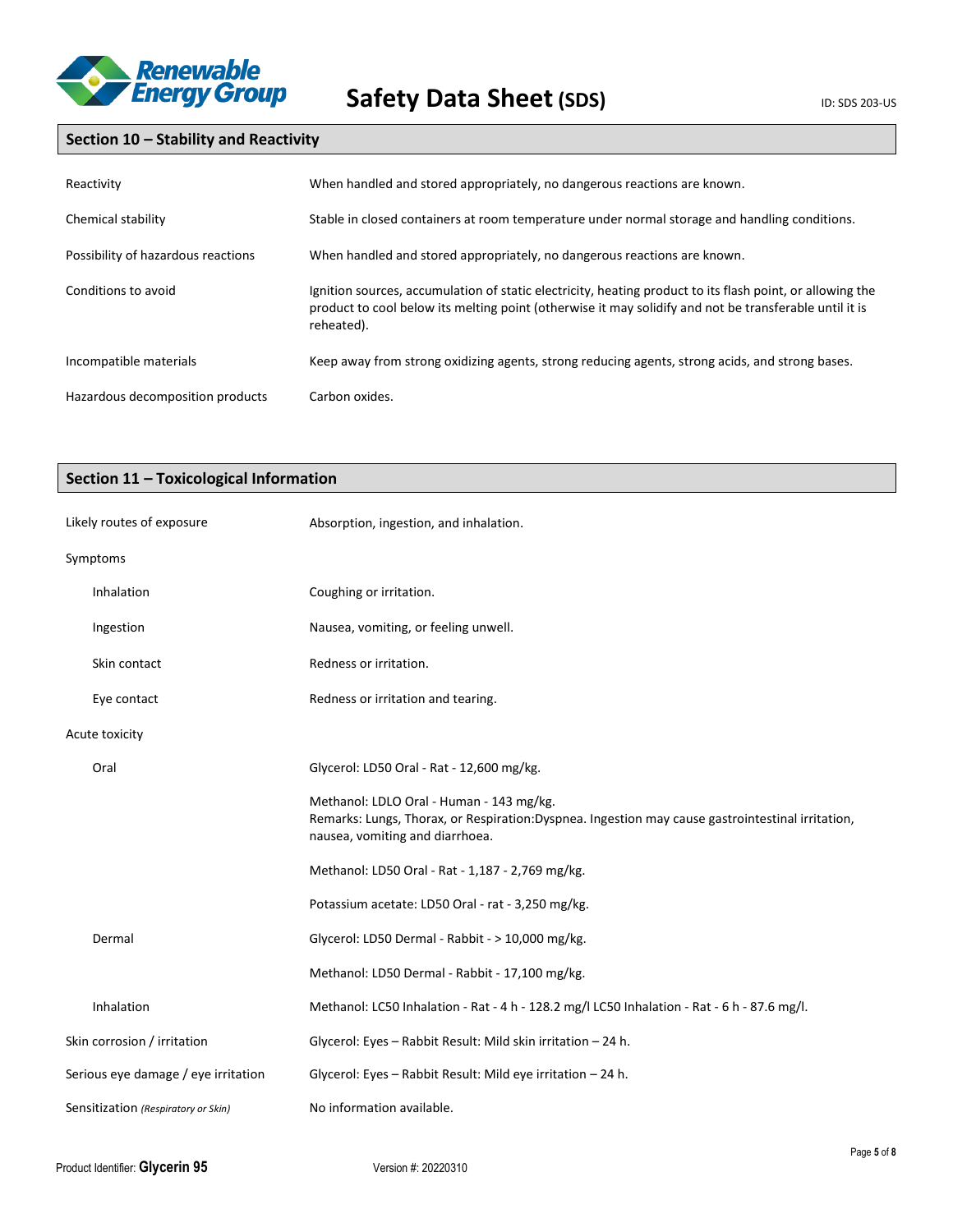

# Safety Data Sheet (SDS) **ID: SDS 203-US**

| Germ cell mutagenicity                | No information available.                                                                                                                                                  |
|---------------------------------------|----------------------------------------------------------------------------------------------------------------------------------------------------------------------------|
| Carcinogenicity                       |                                                                                                                                                                            |
| Component carcinogenicity             | No component of this product present at levels greater than or equal to 0.1% is identified as<br>probable, possible or confirmed human carcinogen by IARC, ACGIH, or OSHA. |
| Reproductive / developmental toxicity | No information available.                                                                                                                                                  |
| Specific target organ toxicity        |                                                                                                                                                                            |
| Single exposure                       | No information available.                                                                                                                                                  |
| Repeated exposure                     | No information available.                                                                                                                                                  |
| Aspiration hazard                     | No information available.                                                                                                                                                  |

### **Section 12 – Ecological Information**

### Acute ecotoxicity - short-term exposure

| Fish                  |                               | Potassium acetate: LC50 - Danio rerio (zebra fish) - > 992 mg/l - 96 h (OECD Test Guideline 203).                                |  |
|-----------------------|-------------------------------|----------------------------------------------------------------------------------------------------------------------------------|--|
|                       |                               | Methanol: mortality LC50 - Lepomis macrochirus (Bluegill) - 15,400.0 mg/l - 96 h NOEC - Oryzias<br>latipes - 7,900 mg/l - 200 h. |  |
|                       | Invertebrates                 | Potassium acetate: EC50 - Daphnia - > 919 mg/l - 48 h (OECD Test Guideline 202).                                                 |  |
|                       |                               | Methanol: EC50 - Daphnia magna (Water flea) - > 10,000.00 mg/l - 48 h.                                                           |  |
|                       | Algae                         | Potassium acetate: EC50 - Skeletonema costatum - > 1,000 mg/l - 72 h (ISO 10253).                                                |  |
|                       |                               | Methanol: Growth inhibition EC50 - Scenedesmus capricornutum (fresh water algae) - 22,000.0 mg/l -<br>96 h.                      |  |
| Chronic ecotoxicity   |                               |                                                                                                                                  |  |
|                       | Fish                          | No information available.                                                                                                        |  |
|                       | Invertebrates                 | No information available.                                                                                                        |  |
|                       | Algae                         | No information available.                                                                                                        |  |
|                       | Persistence and degradability | No information available.                                                                                                        |  |
|                       | Bioaccumulative potential     | No information available.                                                                                                        |  |
| Mobility in soil      |                               | No information available.                                                                                                        |  |
| Other adverse effects |                               | No information available.                                                                                                        |  |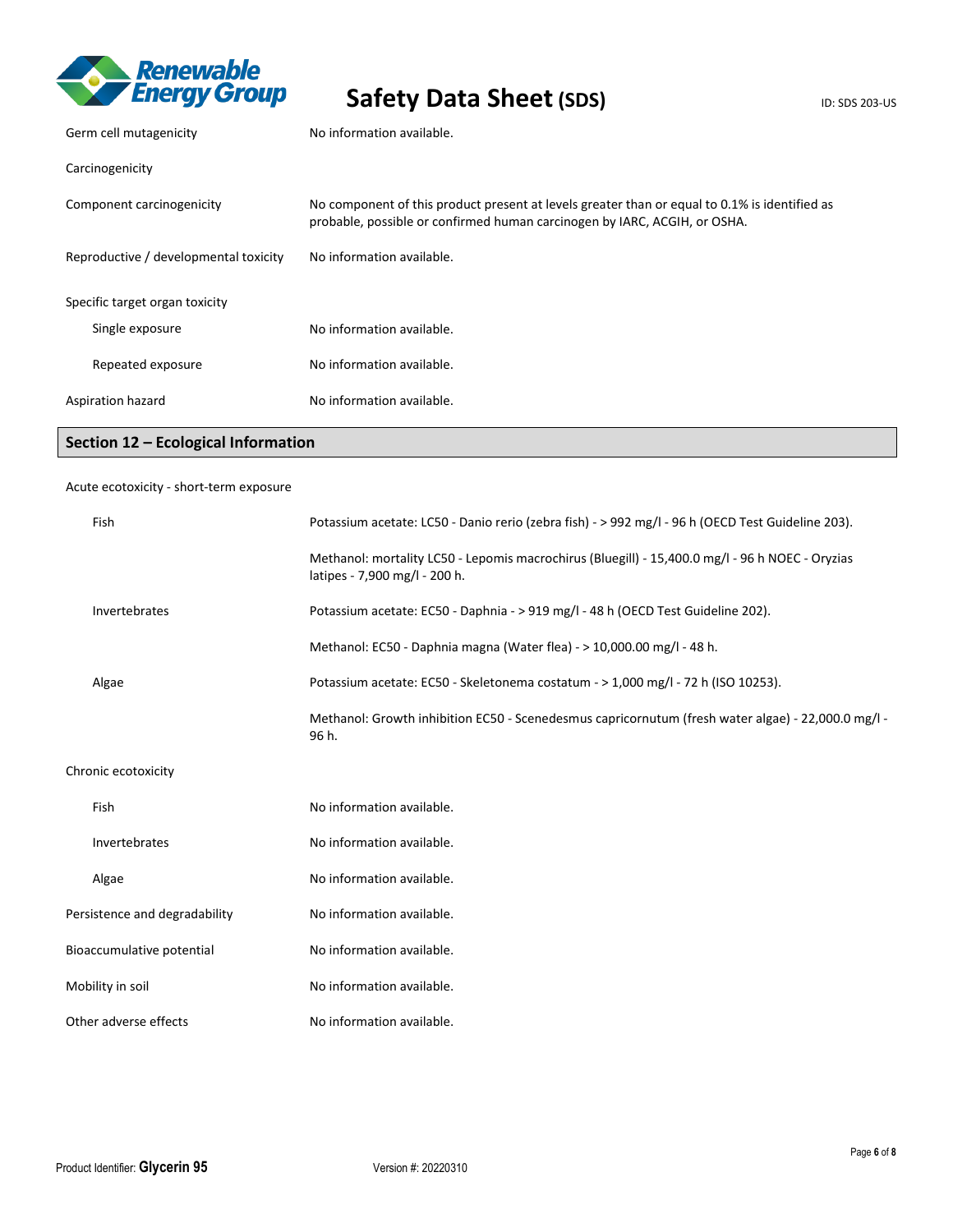

### **Section 13 – Disposal Considerations**

| Disposal (waste / unwanted product) | This material, as supplied, is not a hazardous waste according to Federal regulations (40 CFR 261).<br>This material could become a hazardous waste if chemical additions are made to this material, or if<br>the material is processed or otherwise altered. Consult 40 CFR 261 to determine whether the altered<br>material is a hazardous waste. Consult the appropriate local, state, regional, or federal regulations<br>for additional requirements. |
|-------------------------------------|------------------------------------------------------------------------------------------------------------------------------------------------------------------------------------------------------------------------------------------------------------------------------------------------------------------------------------------------------------------------------------------------------------------------------------------------------------|
| Disposal (containers with residue)  | Dispose of all containers with residue according to local, state, regional, and federal regulations.                                                                                                                                                                                                                                                                                                                                                       |

### **Section 14 – Transport Information**

#### **DOT**

| <b>ID Number</b>                         | Not regulated as a hazardous material |
|------------------------------------------|---------------------------------------|
| <b>UN Proper Shipping Name</b>           | Not regulated as a hazardous material |
| Transport Hazard Class(es)               | Not regulated as a hazardous material |
| Packing Group                            | Not regulated as a hazardous material |
| Placard                                  | Not regulated as a hazardous material |
| Marine Pollutant                         | No                                    |
| <b>Transport in Bulk Requirements</b>    | Not regulated as a hazardous material |
| <b>Special Transportation Provisions</b> | Not regulated as a hazardous material |
| <b>Special Note</b>                      | Not regulated as a hazardous material |
| Shipping Labels                          | None                                  |
| Placard                                  | None                                  |
| (Shipment by truck or rail in bulk)      |                                       |

### **Section 15 – Regulatory Information**

### **Inventory Listings**

| <b>DSL</b> | $\boxtimes$ Listed $\Box$ Exempt |
|------------|----------------------------------|
| TSCA       | $\boxtimes$ Listed $\Box$ Exempt |

### **U.S. Federal Regulations**

**CERCLA**: This material, as supplied, does not contain chemical(s) regulated as hazardous substances under the Comprehensive Environmental Response Compensation and Liability Act (CERCLA) (40 CFR 302) or the Superfund Amendments and Reauthorization Act (SARA) (40 CFR 355). There may be specific reporting requirements at the local, regional, or state level pertaining to releases of this material.

**Clean Water Act:** This product does not contain any chemicals regulated as toxic pollutants pursuant to the Clean Water Act (40 CFR 401.15) when used as recommended. **SARA 311/312 Hazard Categories:**

This product is not a "Hazardous Chemical" as defined by the OSHA Hazard Communication Standard, 29 CFR 1910.1200.**SARA 313**: Section 313 of Title III of the Superfund Amendments and Reauthorization Act of 1986 (SARA). This product contains the following chemical(s) subject to the reporting requirements of the Act and Title 40 of the Code of Federal Regulations, Part 372:

Methyl alcohol (CAS-No. 67-56-1)

### **U.S. State Regulations**

### **California Proposition 65:**